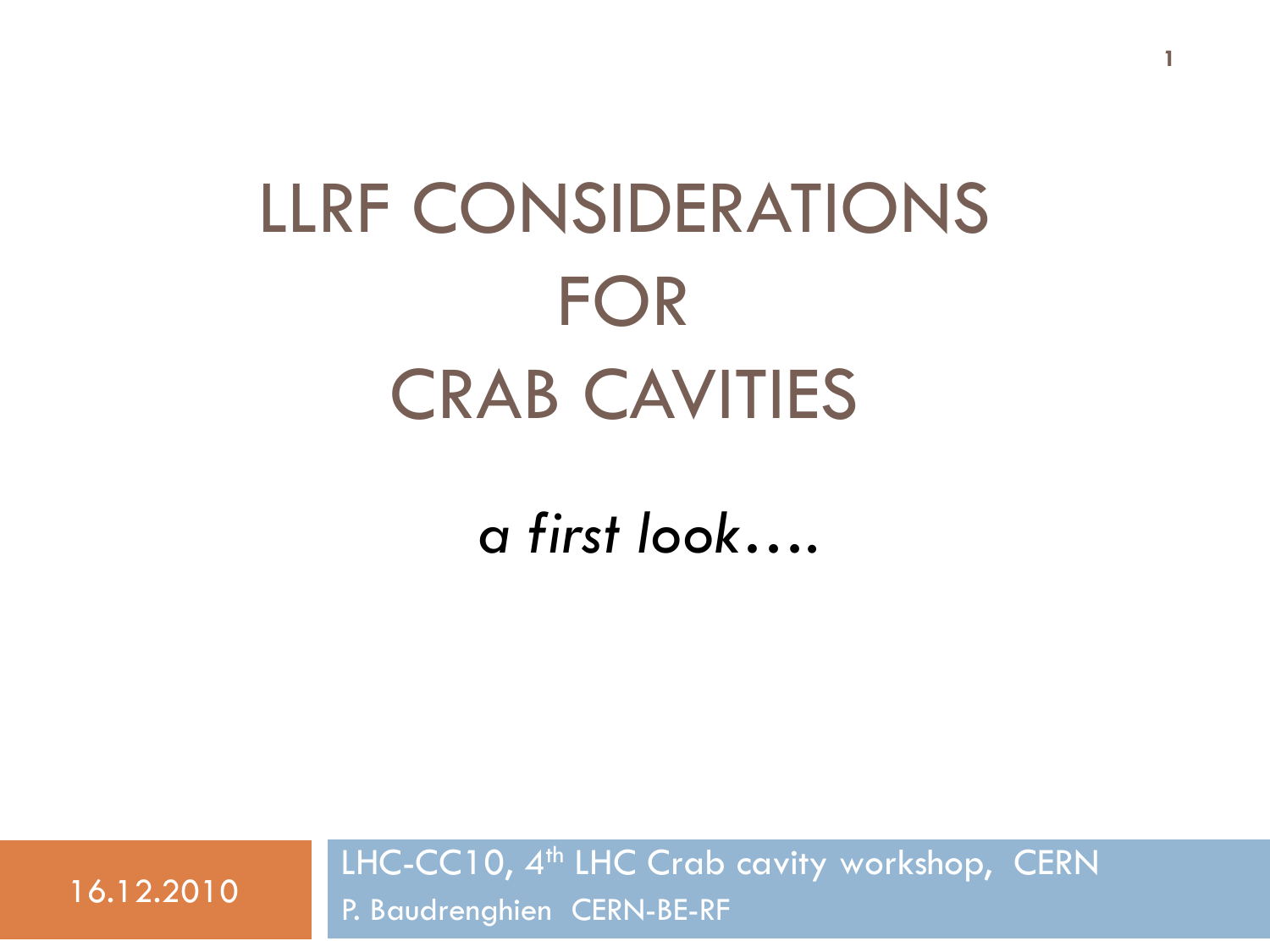### **Outline**

- □ The LHC accelerating LLRF. Generation of RF reference for each ring and control of the cavity field
- **Phase noise in an RF cavity**. Formalism including the effects of the various noise sources. Results with the ACS cavities. Extrapolation to crab cavities
- **LLRF architecture and Controls**. Interconnection with the accelerating RF. Voltage control
- **Operational scenario.** From filling with transparent crab cavities to luminosity leveling
- **Some (tentative) conclusions…**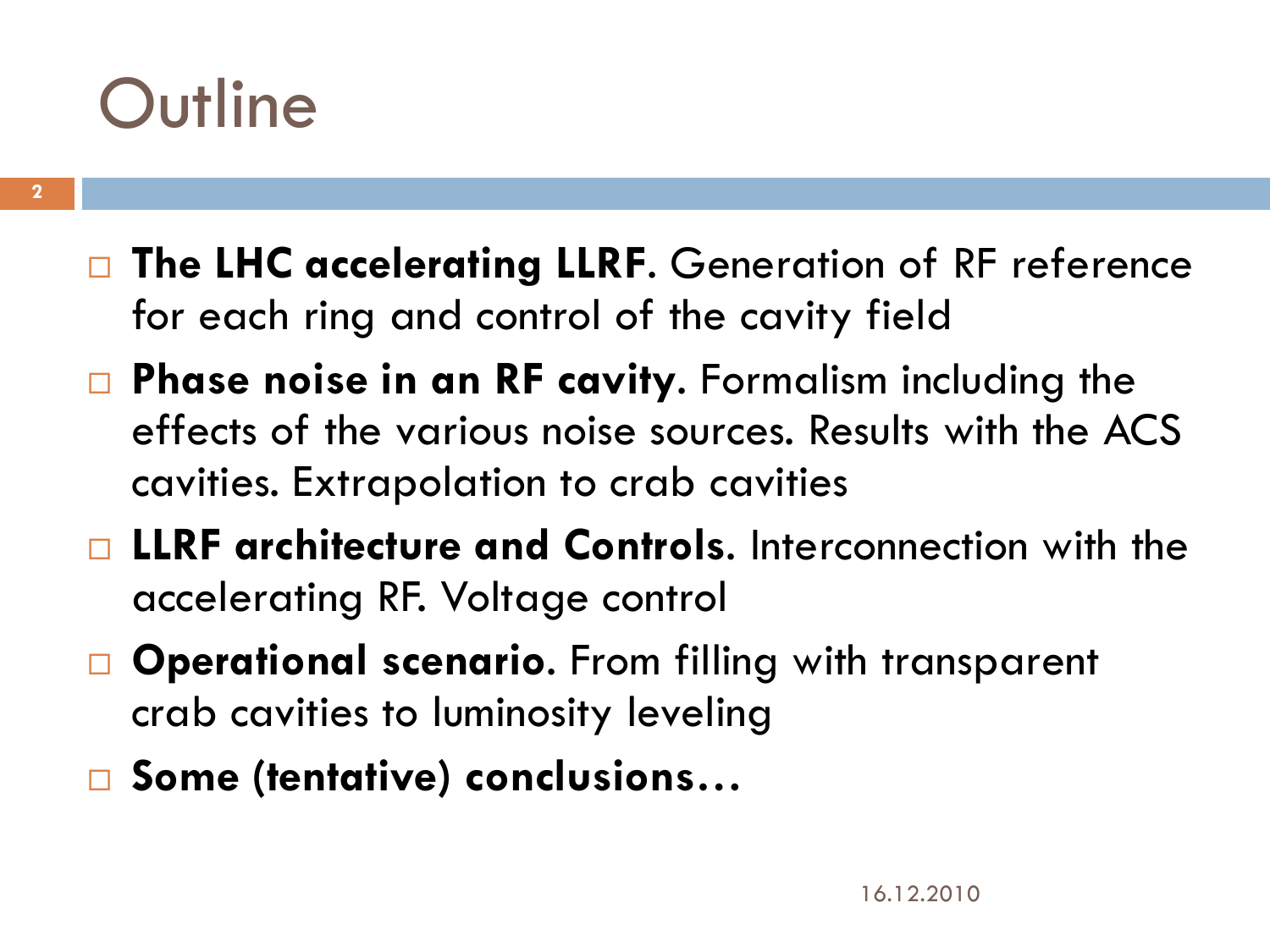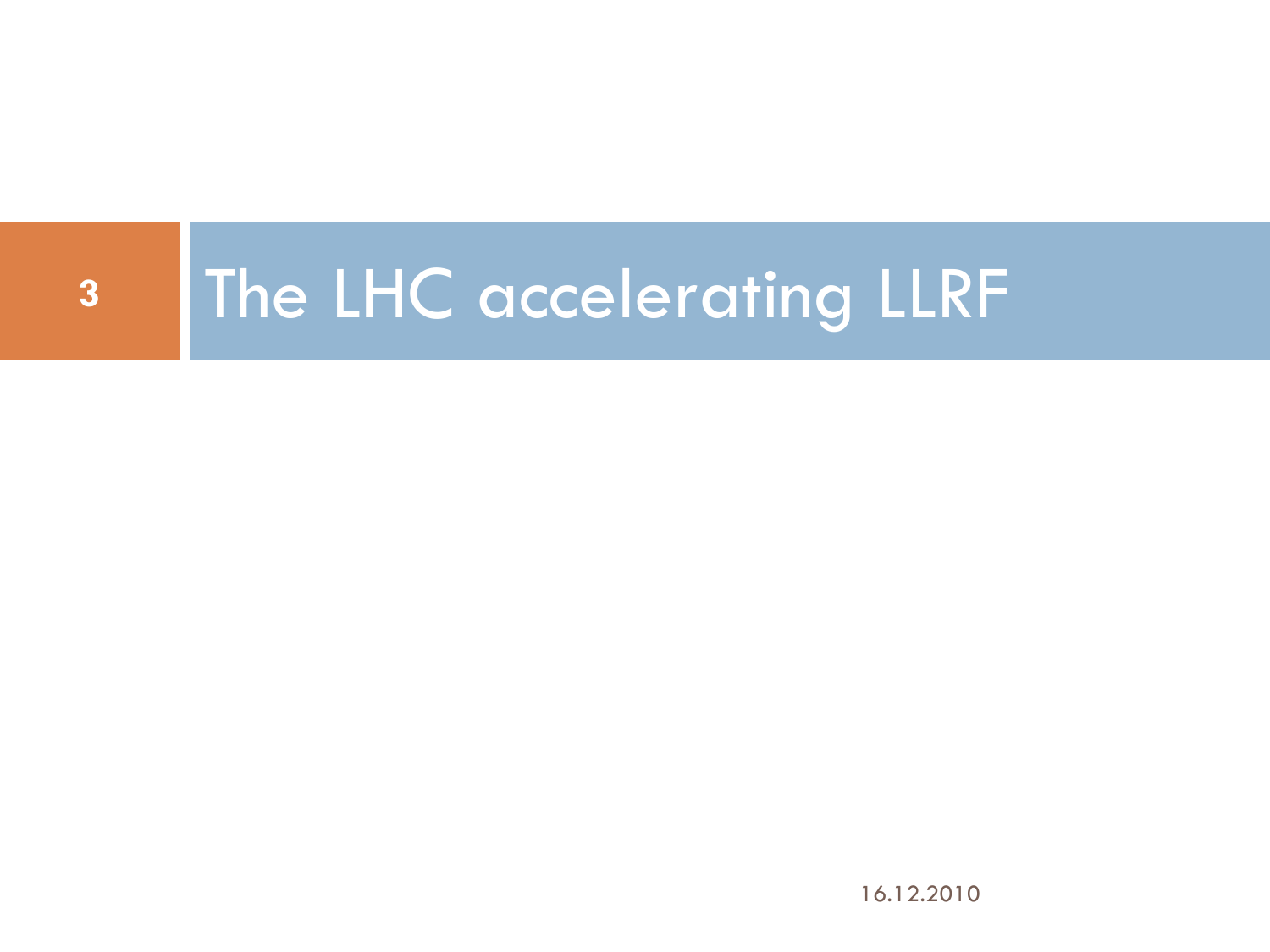

uses klystron and cavity field measurements

updates at every bunch (40 MHz)

generates the klystron drive (plus tuner control)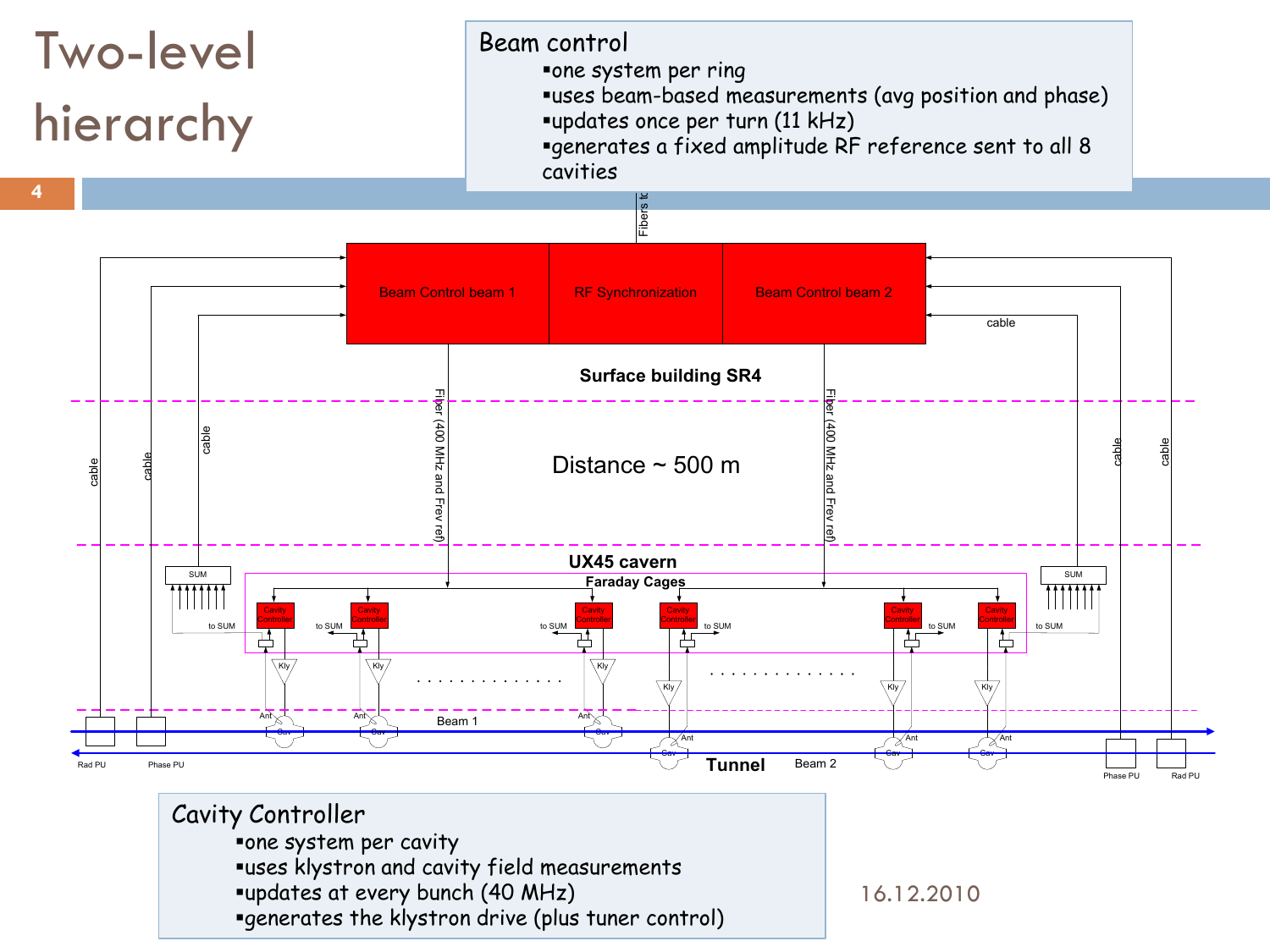### Beam control

**5**

- $\Box$  The Synchronization loop keeps the VCXO tracking the frequency program. It is a weak slow loop with cut-off below the Synchrotron frequency
- $\Box$  The main phase loop minimizes the error between the beam phase (PU) and the vector Sum of the eight cavities. It is a strong fast loop
- $\Box$  The beam phase is computed by averaging over all bunches in one turn
- $\Box$  The main phase loop therefore damps synchrotron dipole mode zero only, that is theone excited by noise at  $f_{\text{RF}}+f_{\text{SD}}$



Classic combination for proton and ion synchrotrons: Phase loop and Synchro loop. In the LHC we use a VCXO and the phase loop uses a vector Sum of the eight cavities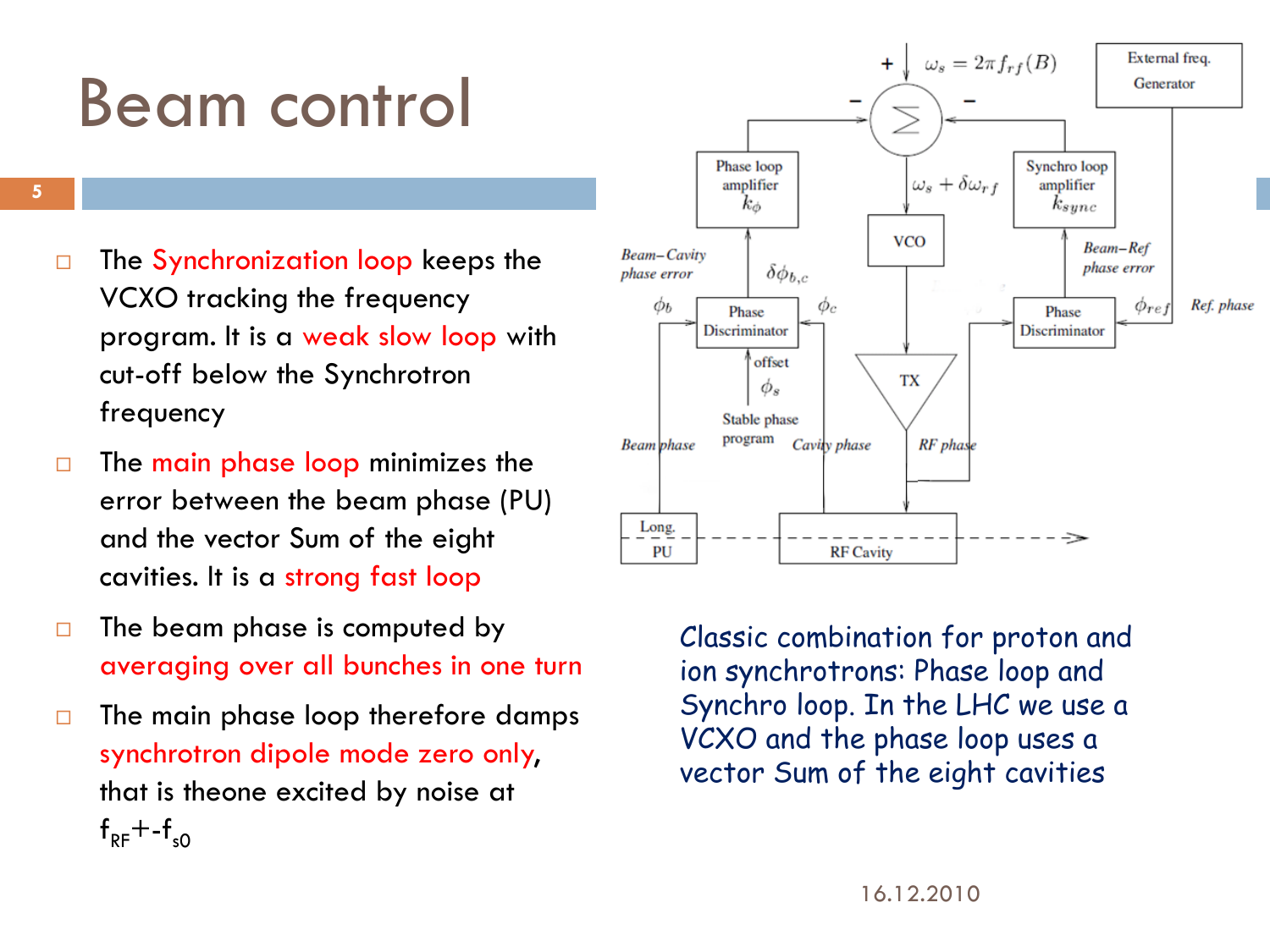#### RF Phase noise **6**

*For the ACS cavities we had two challenges: RF noise (as this could limit luminosity lifetime in physics conditions) and beam loading (as this can limit the stable beam current limit).* 

*For the crab cavities control we must optimize for RF noise mainly… if the beam is kept centered…*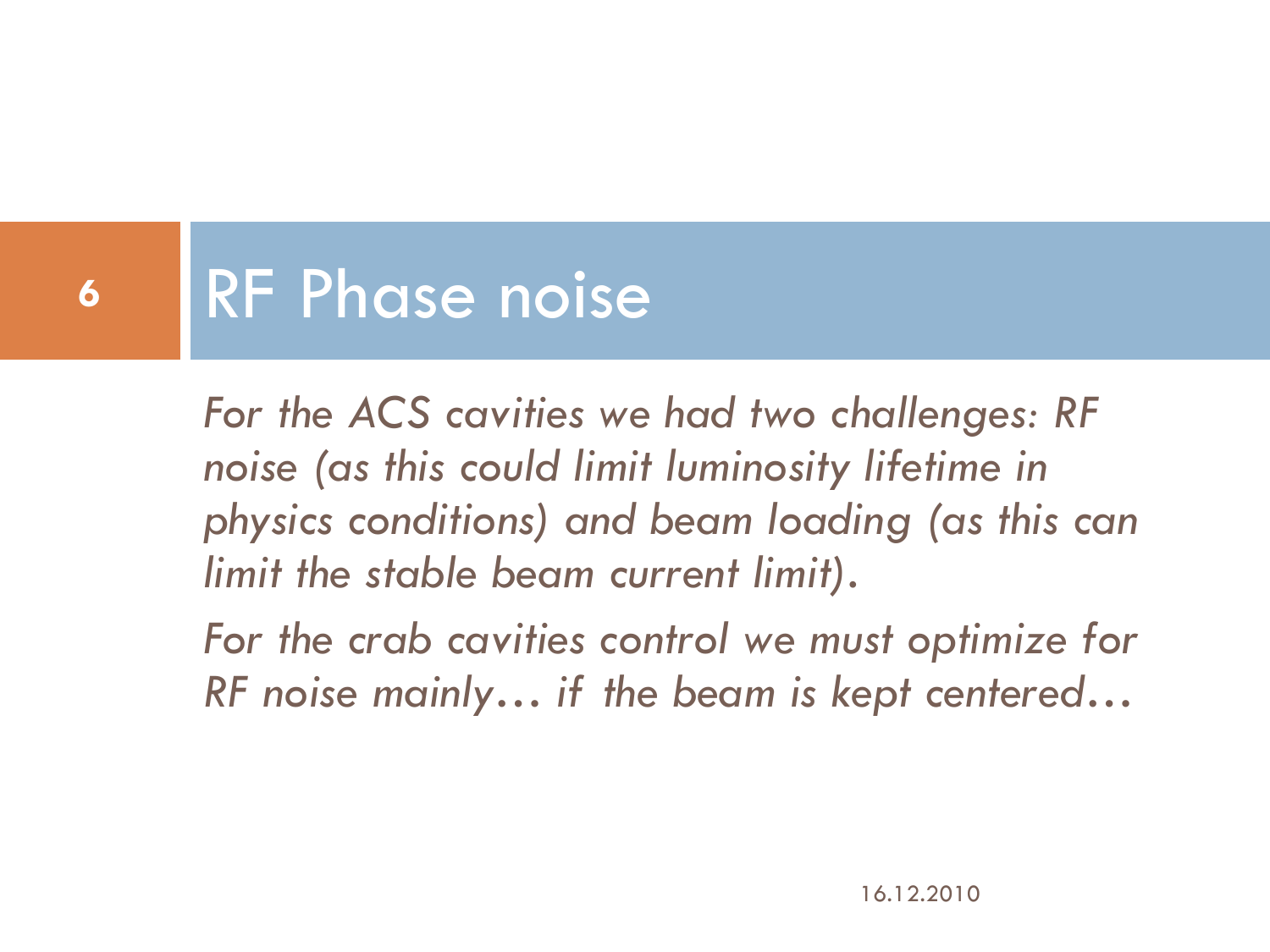

- Single Side Band (SSB) phase noise spectrum of the VCXO output (RF reference) at injection in dBc/Hz
- $\Box$  1/f<sup>2</sup> characteristic below  $\sim$  20 kHz (loss in resonator)
- $\Box$  Flat spectrum above  $\sim$  20 kHz, at  $\sim$  -155 dBc/Hz, thermal noise
- $\Box$  Above is the no-beam situation. With beam the Main Phase loop reduces the noise around the synchrotron frequency (see next slides)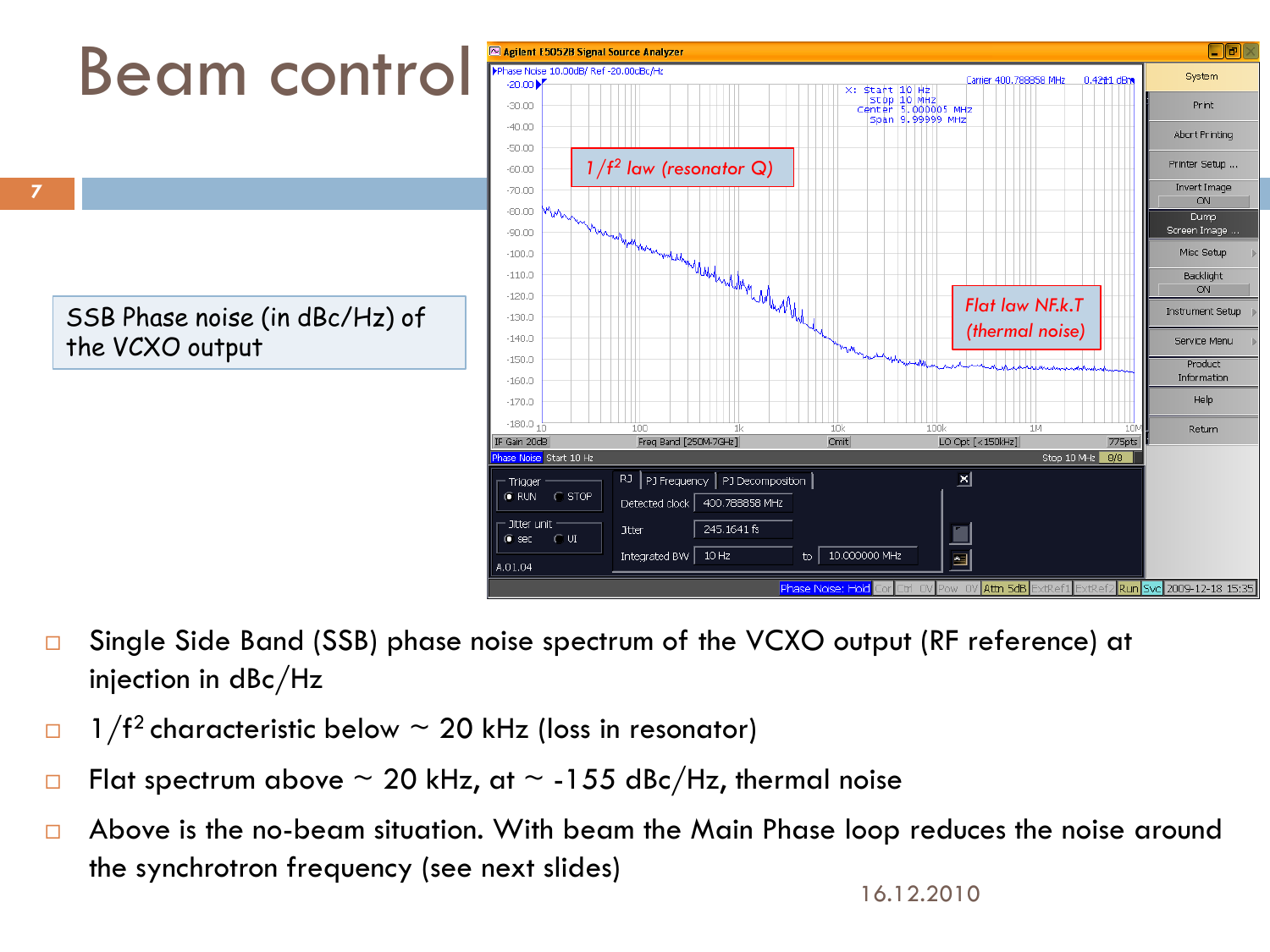

- $\Box$  Two major noise sources:
	- **The RF reference noise from the Beam Control, introduced during the** modulation/demodulation process in the Cavity Controller. This noise is coherently injected in all eight cavities
	- **The noise injected in the Cavity Controller electronics and the Klystron noise. This** noise is uncorrelated from cavity to cavity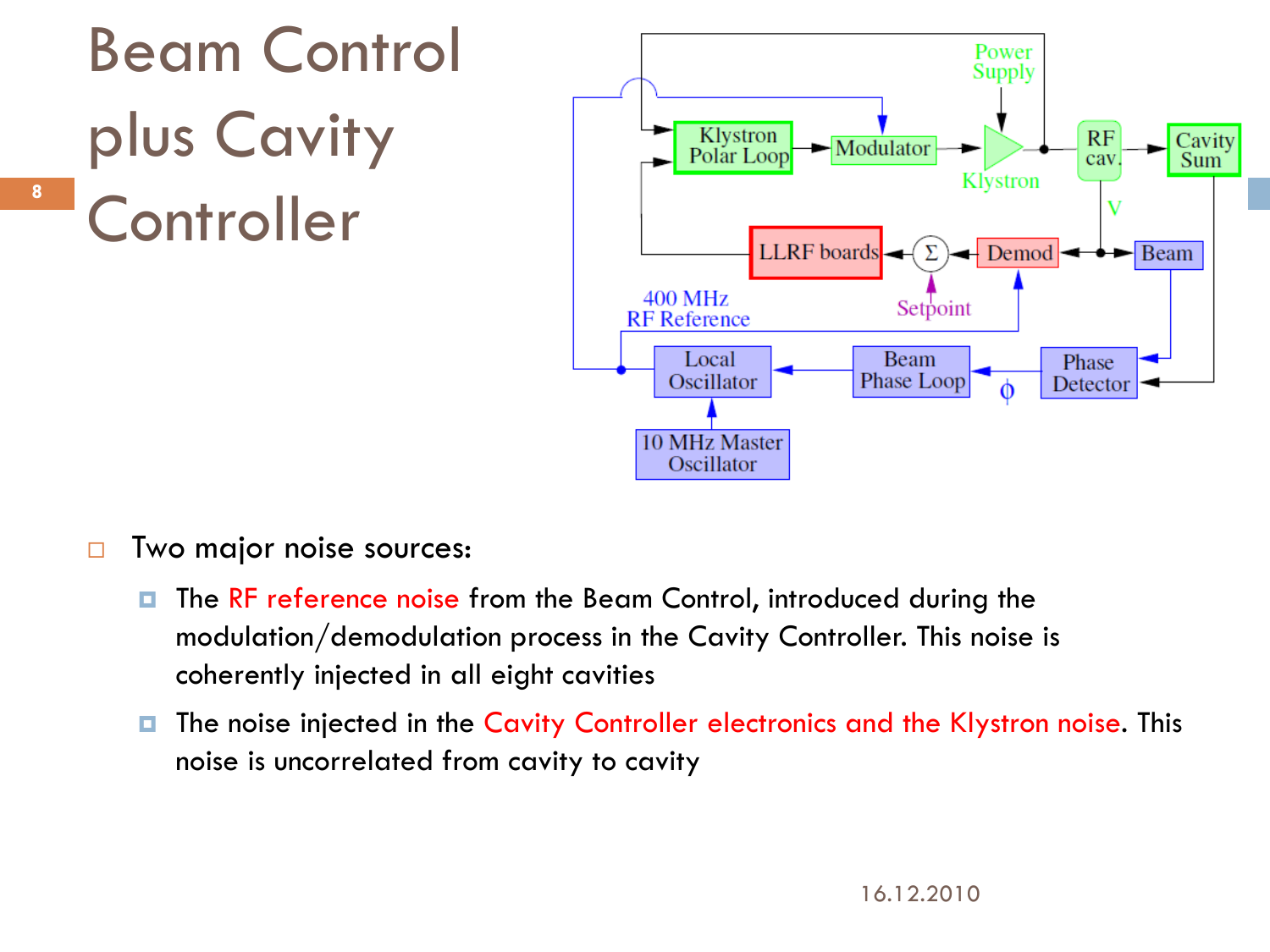### Cavity RF Noise



- RF feedback noise sources:
	- $\blacksquare$  The RF reference noise n<sub>ref</sub>
	- $\blacksquare$  The demodulator noise (measurement noise)  $n_{\rm max}$
	- **The TX (driver) noise n<sub>dr</sub> transformed at the** accelerating gap. It includes also the LLRF noise not related to the demodulator

 $(s)$ 

*s*

 $\overline{K}$  *G*  $e^{-\tau s}Z(s)$ 

-

 $\tau$ 

 $K$  *G*  $e^{-\tau s}Z(s)$ 

 $(s)$ 

 $V_{\text{set}} + n_{\text{ref}} + n$ 

- $\blacksquare$  The Beam Loading I<sub>b</sub>  $\Delta x$
- □ We get

**9**

 $(s)$  $\omega$  $\overline{+}$  $=$ *s Q Q Q R Z s L L*  $1 + 2$ 0

with 
$$
s = j \Delta \omega
$$

Closed Loop response CL(s) Equal to  $\sim$ 1 in the CL BW Increase of K increases the BW Final BW limited by loop delay  $\tau$ Within the BW, reference noise and measurement noise are reproduced in the cavity field

 $\ddot{}$ 

 $V_{\text{set}} + n_{\text{ref}} + n_{\text{meas}}$  $(s)$  $(s)$  $\int_{s}^{x}$   $\int_{s}^{y}$   $\int_{s}^{x}$  *f*  $f$  *n*<sub>ref</sub>  $f$  *n*<sub>meas</sub>  $\int_{s}^{x}$  *d*  $\int_{s}^{x}$  *d*  $f$  *d x*  $I_{b}$  *f*  $n$  *d<sub>r</sub>*  $\int$  $\alpha_v = \left( \frac{1}{1 - x} \frac{1}{\sqrt{2}} \frac{1}{\sqrt{2}} \frac{1}{\sqrt{2}} \frac{1}{\sqrt{2}} \frac{1}{\sqrt{2}} \frac{1}{\sqrt{2}} \frac{1}{\sqrt{2}} \frac{1}{\sqrt{2}} \frac{1}{\sqrt{2}} \frac{1}{\sqrt{2}} \frac{1}{\sqrt{2}} \frac{1}{\sqrt{2}} \frac{1}{\sqrt{2}} \frac{1}{\sqrt{2}} \frac{1}{\sqrt{2}} \frac{1}{\sqrt{2}} \frac{1}{\sqrt{2}} \frac{1}{\sqrt{2}} \frac{1}{\sqrt{2}} \frac{1}{\sqrt{2}} \frac{1$  $K$  *G*  $e^{-\tau s}Z(s)$ *Z s*  $V_{cw} = \frac{\left| \frac{1}{2} \left( \frac{b}{c} \right)^2 + n_{r\sigma} + n_{r\sigma} \right|}{\left| \frac{b}{c} \right|} + \left| \frac{1}{2} \left( \frac{b}{c} \right)^2 - \frac{1}{2} \left( \frac{b}{c} \right)^2 \right| \Delta x I_b +$  $\ddot{}$  $+ n_{ref} + n_{meas}$  +  $=\frac{1}{\left(1+K\right)^{2}}\left(1-\frac{1}{2}\right)^{2}\left(1-\frac{1}{2}\right)^{2}$  $TS \rightarrow I$  is the reference in the term of  $T$  $1 + K G e^{-\tau s} Z(s)$  is the set of the set of  $\Gamma$ 

> Beam Loading response = effective cavity impedance Zeff(s) Equal to ~1/KG in the CL BW Increase of K decreases Zeff within the CL BW Within the CL BW, TX noise and beam loading are reduced by the Open Loop gain KG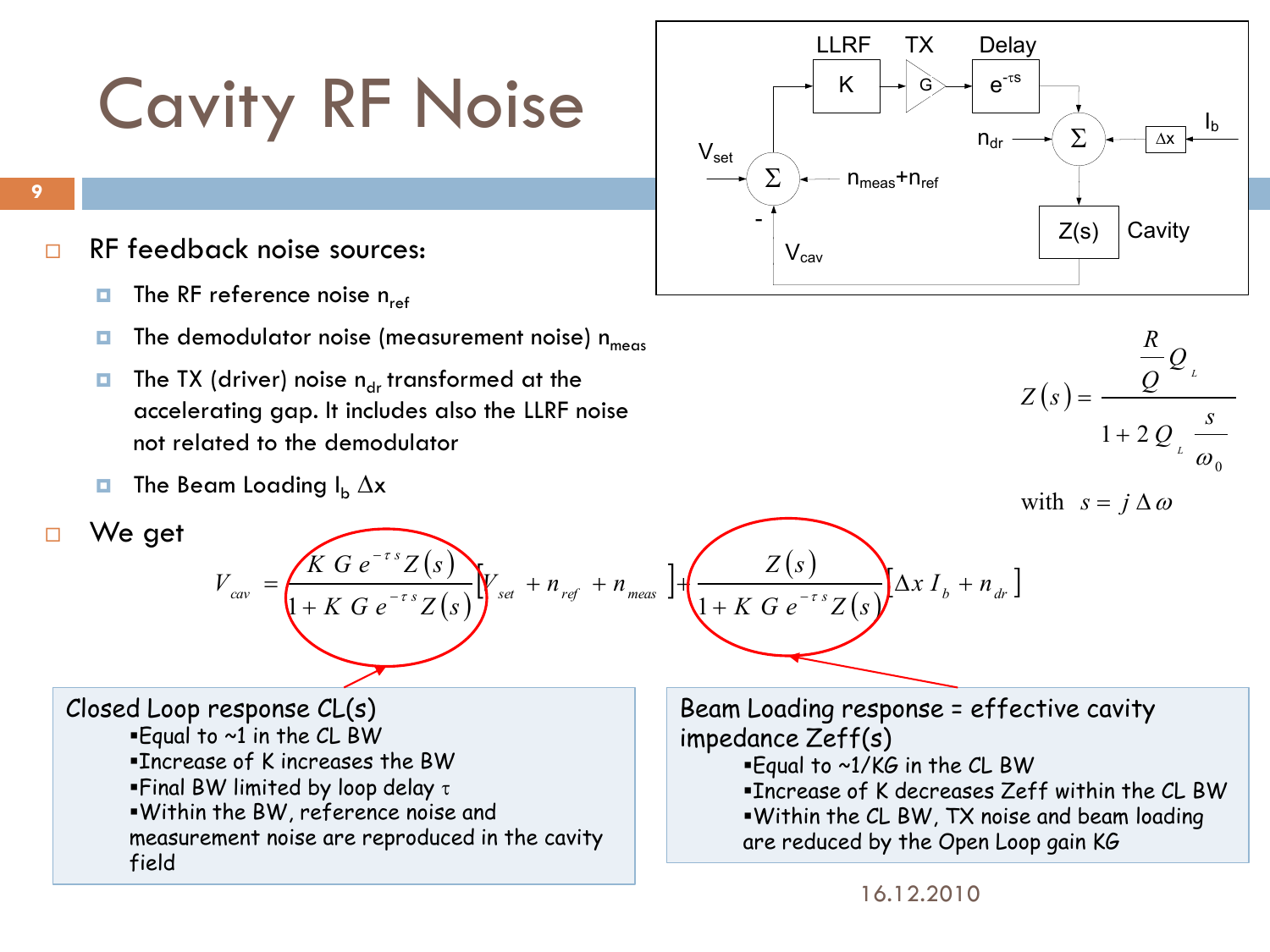### Loop Delay

**10**

 $\Box$  The Open-Loop gain is limited by loop stability consideration. We get

$$
[K \ G]_{\text{max}} \approx \frac{Q}{R \ \omega_0} \frac{1}{T}
$$

- $\Box$  leading to the effective cavity impedance at resonance  $(0) = \frac{z}{z} \approx -\omega_0 T$ *R Q Q R Z L*  $e^{gt}$  (v) –  $p$   $\sim$   $\sim$   $\omega_0$  $(0) = \frac{2}{\sqrt{2}} \approx \frac{1}{\sqrt{2}} \omega$  $=$
- $\Box$  and the 2-sided closed loop BW with feedback *Q Q Q R K G L* 1  $\ddot{}$

$$
\Delta \omega_{-3} \approx \frac{2.6}{T}
$$

[Boussard1] D. Boussard, Control of Cavities with High Beam loading, IEEE Transaction on Nuclear Science, Oct. 1985



Effective impedance for varying gains.

- The final bandwidth and beam loading performances depend on Loop delay T and cavity geometry  $R/Q$ . It does not depend on the actual  $Q_1$
- $\Box$  Note: The TX noise transforms into a gap current noise with the ratio  $1/\mathbf{Q}_1$
- □ Lesson: Keep delay short and TX broadband to avoid group delay. Work with <mark>high Q<sub>L</sub> for TX noise compensation</mark>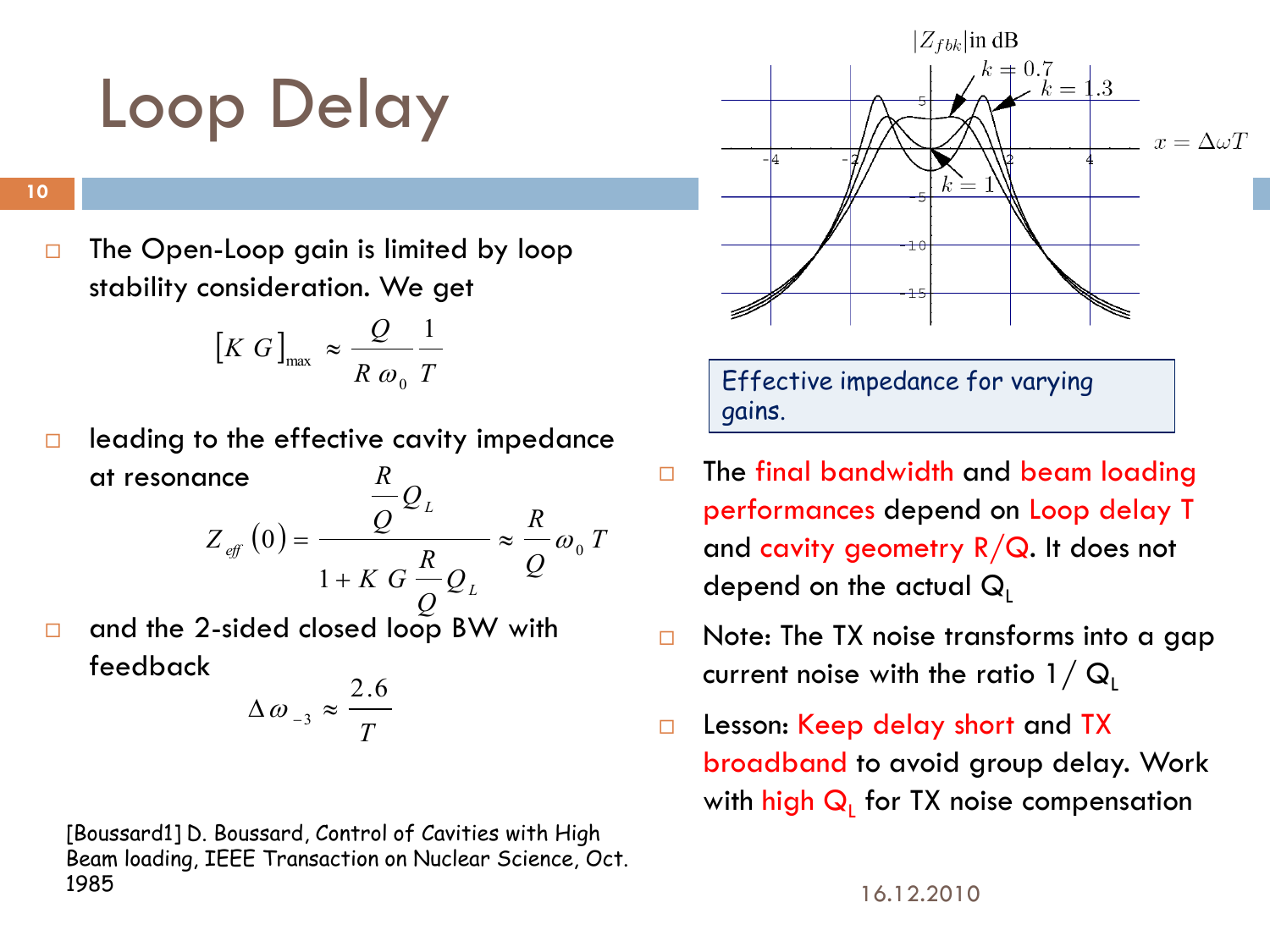

- $\Box$  The Closed Loop bandwidth is  $\sim$  300 kHz (single sided), limited by the 650 ns loop delay
- $\Box$  The Reference noise  $n_{ref}$  dominates at low frequencies (below 200 Hz)
- Imperfect compensation of the driver noise is responsible for the 200 Hz to 20 kHz range
- $\Box$  From 20 kHz to the 300 kHz closed-loop BW, the spectrum is flat, dominated by the measurement noise  $n_{meas}$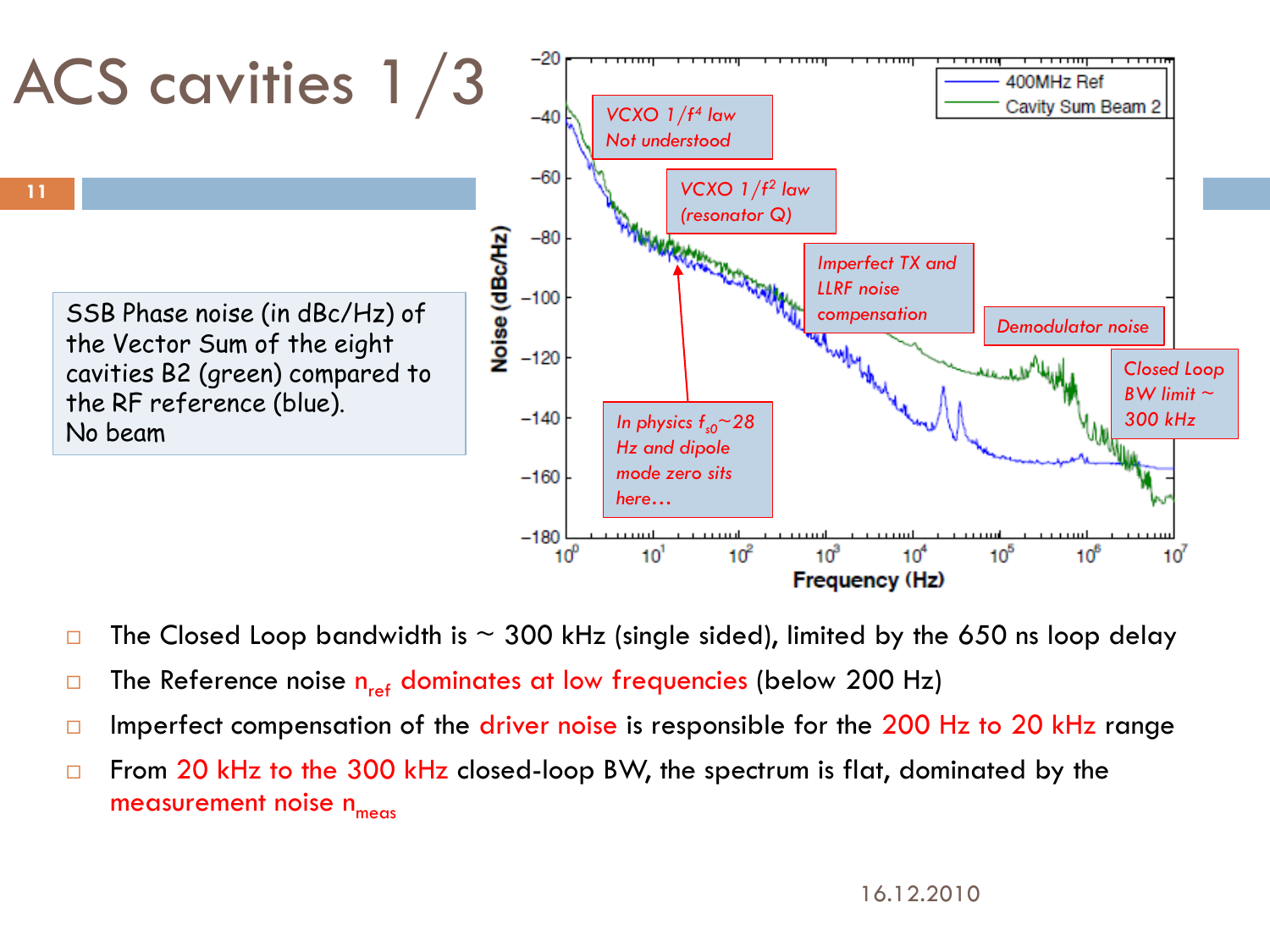

- $\Box$  The Main Phase Loop reduces the noise on the dipole mode 0 synchrotron sidebands (f<sub>s0</sub>  $\sim$  28 Hz). Without it the Phase noise at  $+$ -  $f_{s0}$  lead to 300-400 ps/hour bunch lengthening [Mastorides1]
- □ Notice how the Phase Loop actually increases the noise PSD outside the synchrotron band, below 10 kHz. But the beam does not react
- $\Box$  The phase noise will also excite the beam on the <mark>higher dipole modes:  $@$  +- n f<sub>rev</sub> +-f</mark><sub>s</sub>
- □ What counts is the power that falls in the synchrotron bands only

[Mastorides1] T. Mastorides et.al., LHC Beam diffusion Dependence on RF noise: Models and Measurements, IPAC 2010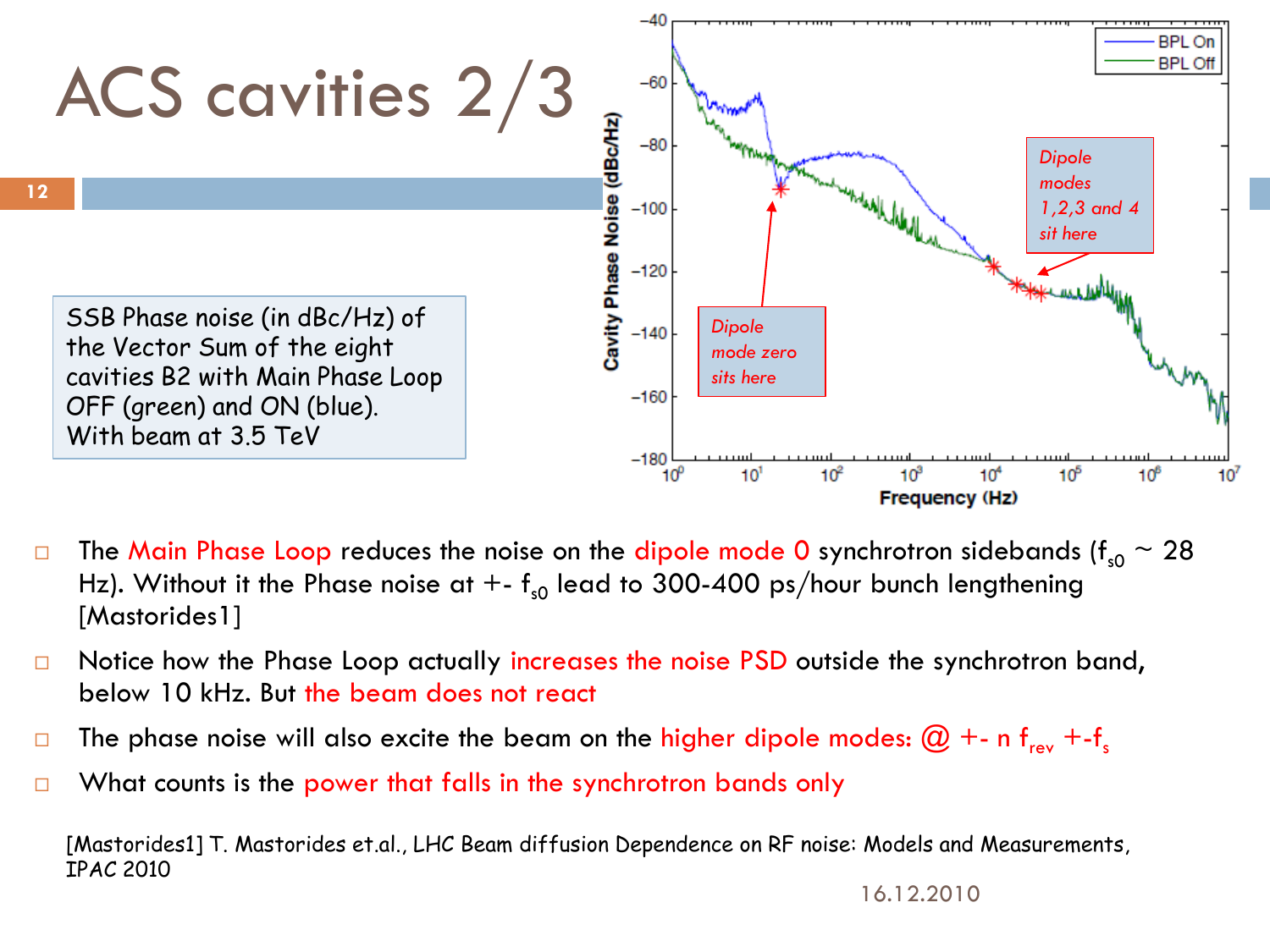### ACS cavities 3/3

#### **13**

SSB Phase noise (in dBc/Hz) of the Vector Sum of the eight cavities B2 with beam at 3.5 TeV. The Phase Jitter integrated from 10 Hz to 10 MHz is 818 fs. But what counts is the sum of the noise power in the synchrotron side-bands (of width  $=$  tune spread  $=$  4.4 Hz) from mode 0 at 28 Hz to the full 300 kHz noise BW



- $\Box$  Except for mode zero where the PSD cannot be measured due to the instrument resolution, we have a noise level of  $\sim$  -125 dBc/Hz from 10 kHz to 500 kHz. This corresponds to 6.3E-13 rad<sup>2</sup>/Hz, causing a bunch lengthening of less than 10ps/h
- $\Box$  For comparison the Tevatron RF phase noise is 5E-11 rad<sup>2</sup>/Hz [Zhang]
- □ Much more on the LHC LLRF and RF noise in [Mastorides2]...

16.12.2010 [Zhang] X. Zhang et.al., Generation and Diagnositc of uncaptured beam in the Fermilab Tevatron and its control by electron lenses, Physical Review Special Topics Accelerators and Beams, 2008 [Mastorides2] T. Mastorides et.al., RF system models for the CERN LHC with application to longitudinal dynamics, Physical Review Special Topics Accelerators and Beams, 2010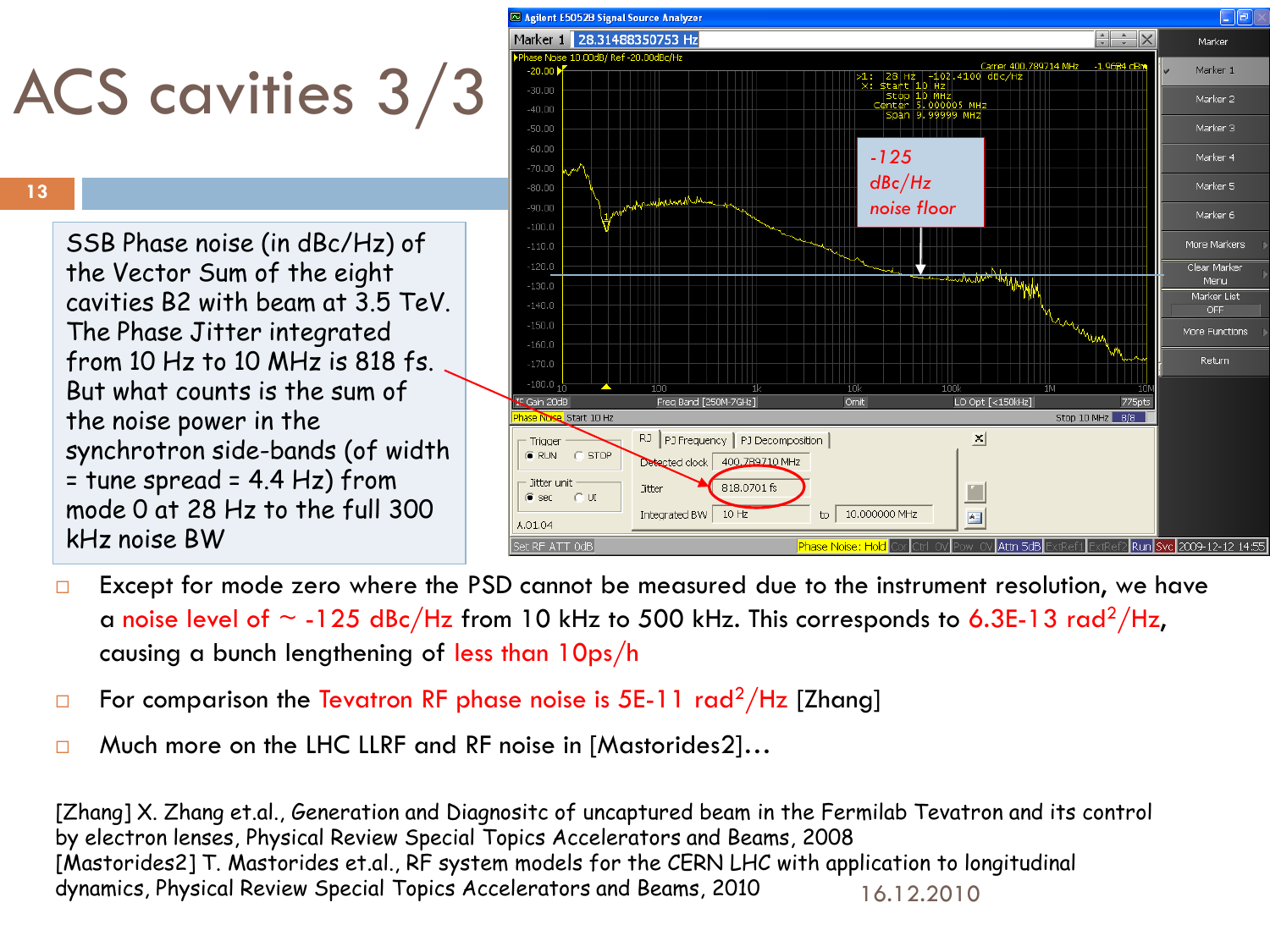### Back to crabs…

- $\Box$  Assume a SSB phase noise of -125 dBc/Hz or 6.3E-13 rad<sup>2</sup>/Hz
- $\Box$  Assume that only the noise in the betatron bands have effect and take 0.01 tune spread (300 Hz band)
- $\Box$  In the LHC case the RF feedback BW was maximized for cavity impedance reason. Not clear what the optimal BW is for a crab cavity. Will depend on the TX noise BW. Take 300 kHz
- $\Box$  Now summing the noise PSD from DC to + 300 kHz over all betatron bands, we get  $300/11 \times 2 \times 300 \times 6.3E-13$  rad<sup>2</sup> = 1E-8 rad<sup>2</sup>
- □ Conclusion: a "copy" of the LHC ACS design (300 kW klystron !) would generate 1E-4 rad rms or 5E-3 deg rms phase noise  $\omega$  400 MHz, all in the betatron band. Relatively in line with the tolerance quoted at LHC-CC08 but it must be confirmed by simulations with all noise power in the betatron bands
- □ Klystron are reputed noisy. Predictions must be refined with candidate TX noise spectrum (IOT, Tetrode, Solid State) and cavity  $Q_i$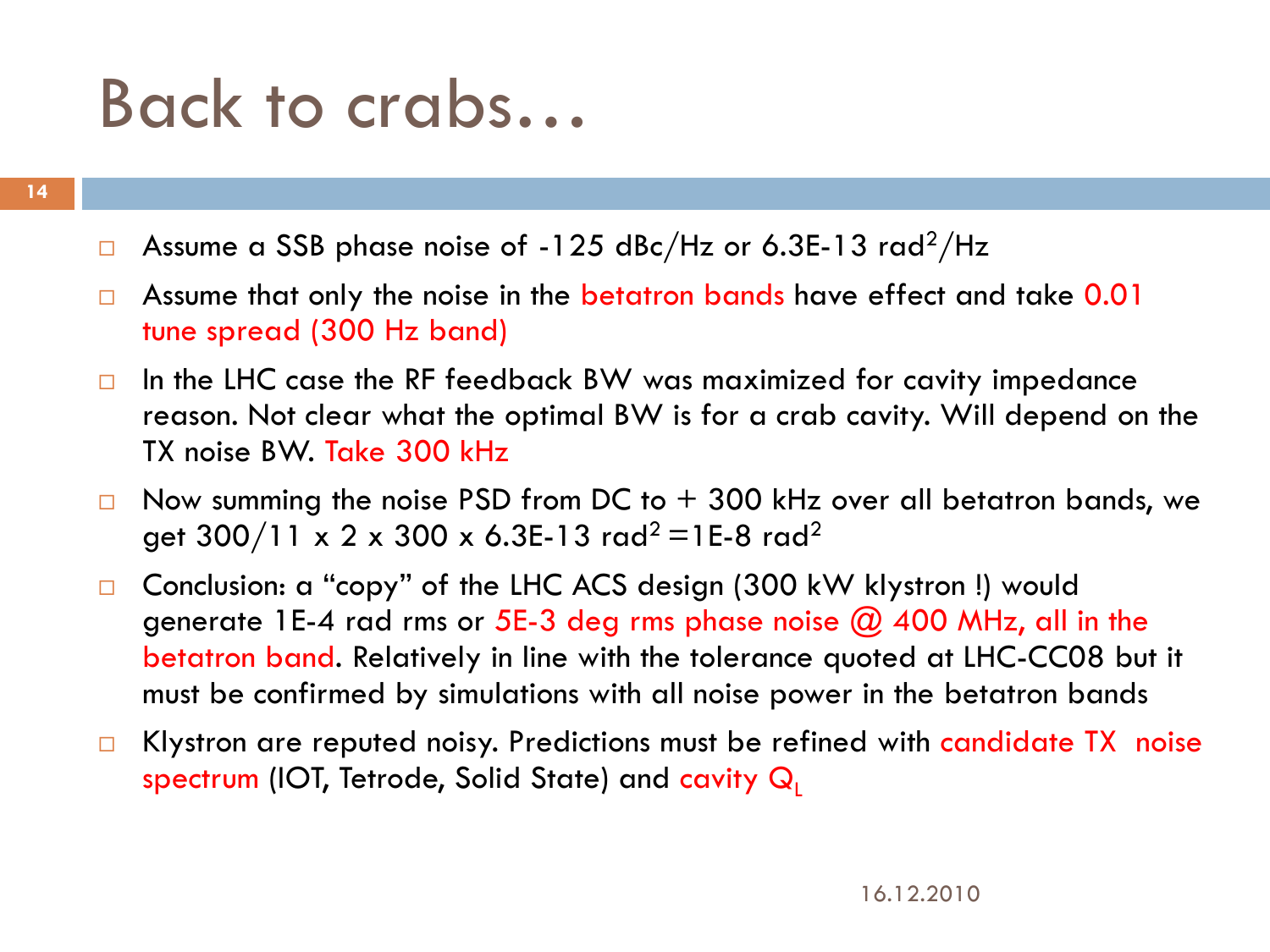### Why integrate on betatron bands only?



The noise injected by the ADT kickers leads to broadband excitation of the beams that are measured by the Tune system. Outside the betatron band the ADT is virtually open-loop as there is no coherent reaction from the beam.

However this broad-band noise does not lead to emittance blow-up.

[Steinhagen] R. Steinhagen, Feedbacks: Status, Operational Dependencies and Outlook for 2011, LHC Beam operation workshop, Evian, Dec 8, 2010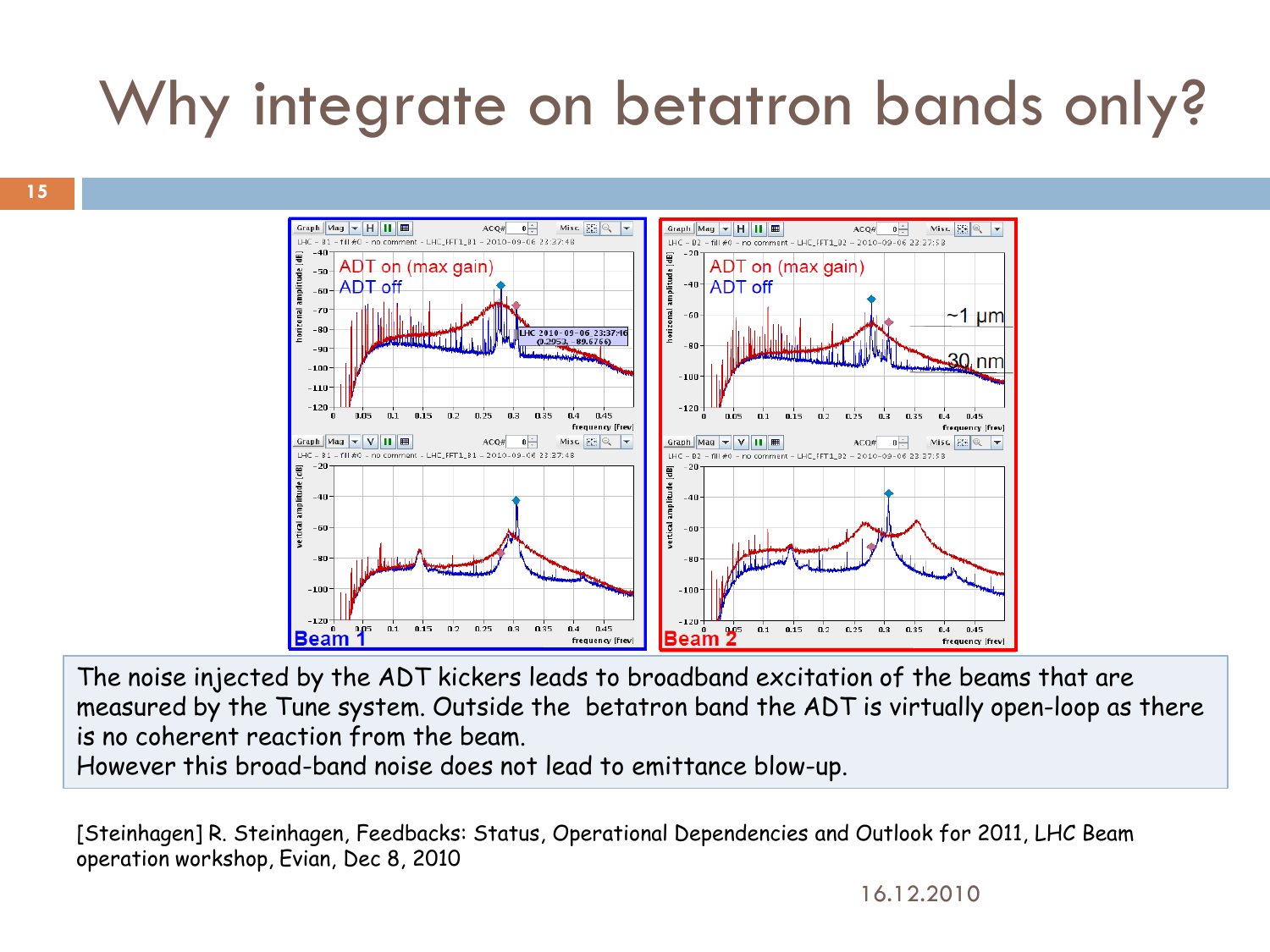## Modulation of bunch phase 1/2

**16**

- $\Box$  So far we have studied the absolute RF phase noise. What counts is the noise with respect to the centre of the bunch
- $\Box$  Bunches are not perfectly centered with the RF reference because the compensation of transient beam loading is not perfect (longitudinal)
- $\Box$  Without RF feedback, a gap in the beam current will induce a beam loading transient that changes the RF phase by [Boussard2]

$$
\Delta \phi = \frac{1}{2} \frac{R}{Q} \omega_0 \frac{I_b}{V} t_{gap}
$$

- $\Box$  With 1.7 A at 400 MHz, 16 MV, and 45 ohm R/Q, the 3 us long abort gap causes a phase change of 1 degree  $\omega$  400 MHz
- $\Box$  For Q<sub>1</sub>=60k, the RF fdbk reduces the impedance by ~40 linear. The phase drift would be  $\sim$ 0.025 degree
- $\Box$  Still too much? Use 1-T fdbk to further reduce the effective impedance. As this perturbation reproduces at each turn, Adaptive Feed Forward (AFF) can also be used on the ACS cavities
- $\Box$  The above effect is not a noise but a precision problem. It displaces the kick w.r.t. the bunch centre. But, for a given bunch, the error is constant from turn to turn. No damage? To be studied.

[Boussard2] D. Boussard, RF Power Requirements for a High Intensity Proton Collider, PAC, San Francisco, 1991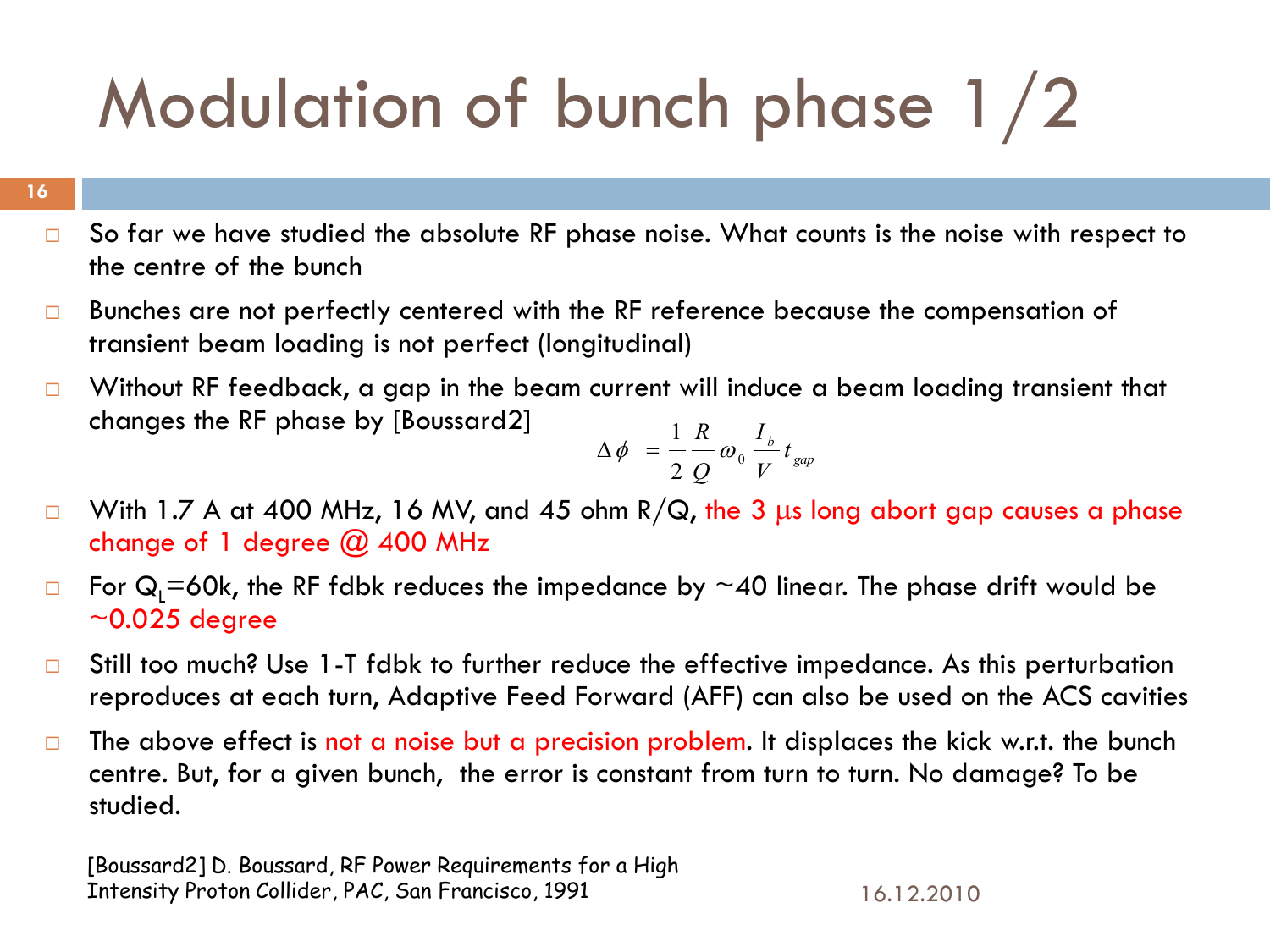## Modulation of bunch phase 2/2

- **17**
	- $\Box$  Intentional modulation of the Cavity Voltage phase was proposed to minimize the klystron power transients [Tuckmantel]. The idea is to let the bunches settle at slightly shifted positions (not strictly equal bunch spacing) to make the RF power constant over the turn
	- With nominal (0.5 A DC) it is shown that the klystron power can be constant at the expense of a  $+$ -50 ps (+-7 degrees  $\omega$  400 MHz) modulation in RF phase
	- $\Box$  The intent was to implement the phase modulation in the cavity controller, by letting, for each cavity the voltage set point adapt to minimize klystron power transients
	- $\Box$  It does not seem easy to make this phase modulation compatible with precise phasing of the crab cavity RF kicks
	- $\Box$  However, just like the uncorrected transient beam loading, the above effect is a precision problem. It displaces the kick w.r.t. the bunch centre. The error is constant from turn to turn. No damage? To be studied.

[Tuckmantel] J. Tuckmantel, Adaptive RF transient reduction for high intensity beams with gaps, EPAC 2006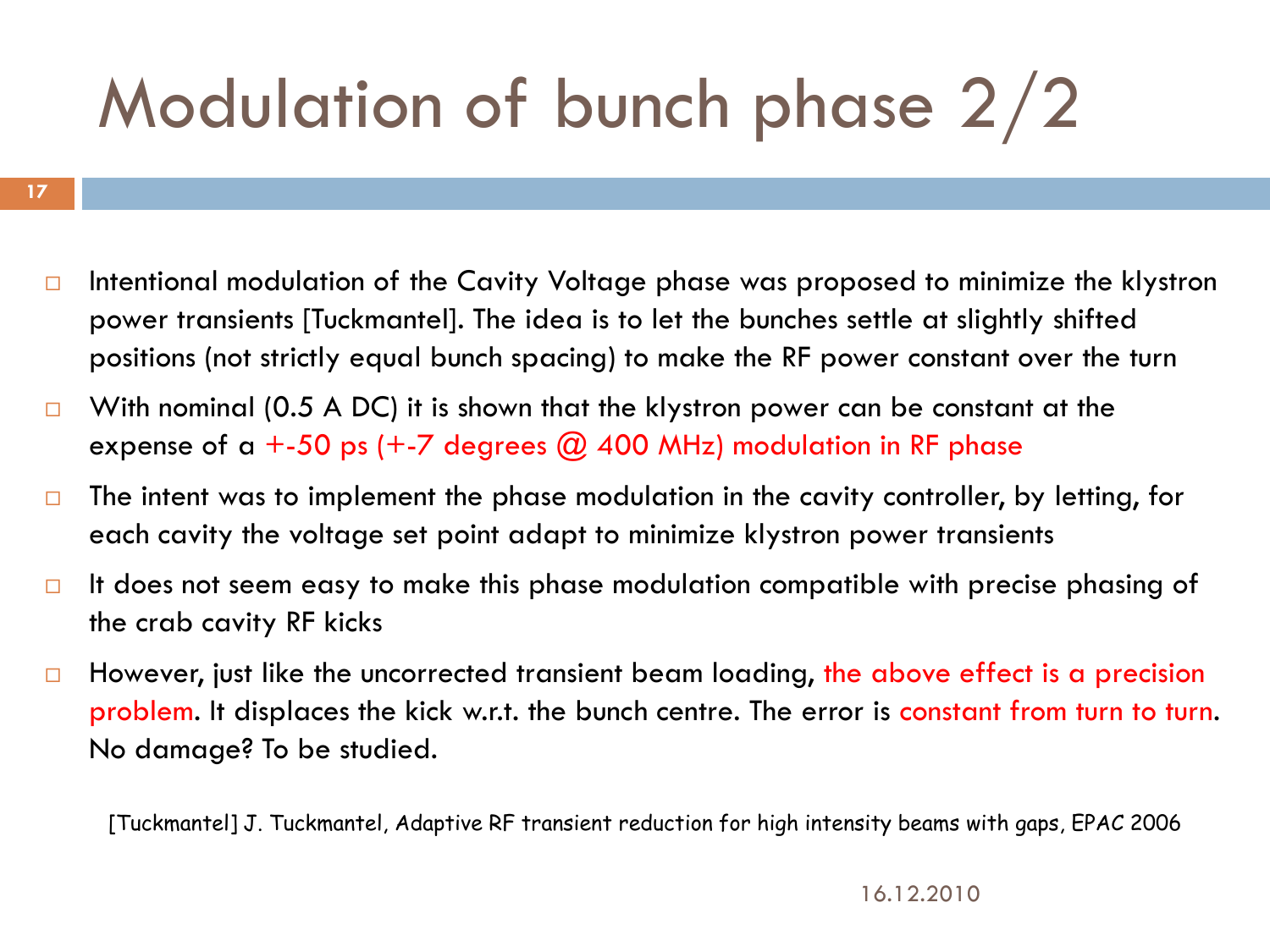### LLRF Architecture and Controls **18**

*A large part of the following material overlaps with Andy's presentation at the CC Workshop 2009*

*See* 

*[http://indico.cern.ch/getFile.py/access?contribId=105&se](http://indico.cern.ch/getFile.py/access?contribId=105&sessionId=10&resId=1&materialId=slides&confId=55309) [ssionId=10&resId=1&materialId=slides&confId=55309](http://indico.cern.ch/getFile.py/access?contribId=105&sessionId=10&resId=1&materialId=slides&confId=55309)*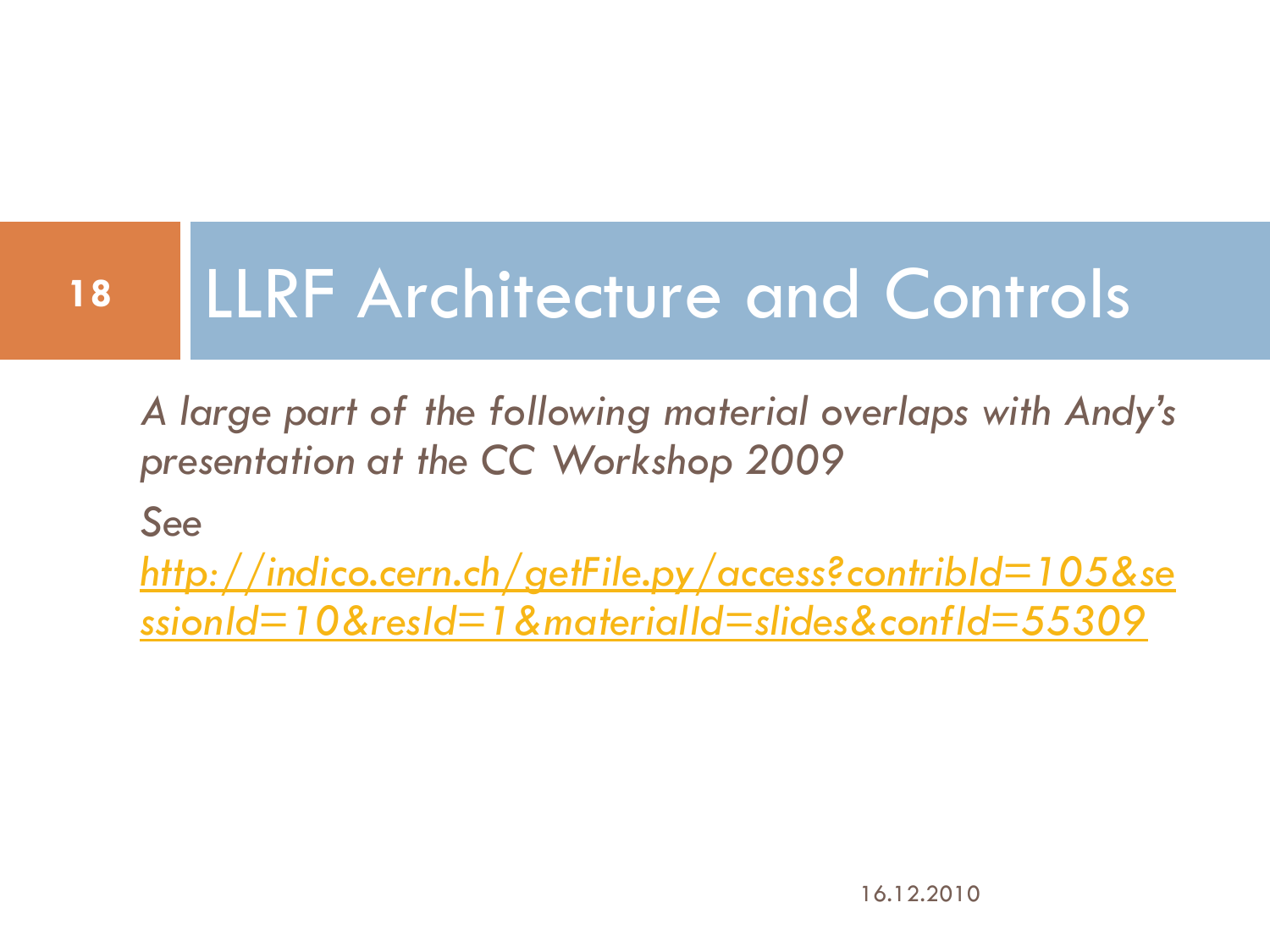### Architecture

**19**



We propose to drive the Crab Cavities from the RF reference (Beam Control, VCXO out) And count on the strong RF feedback to set the demanded field in the cavities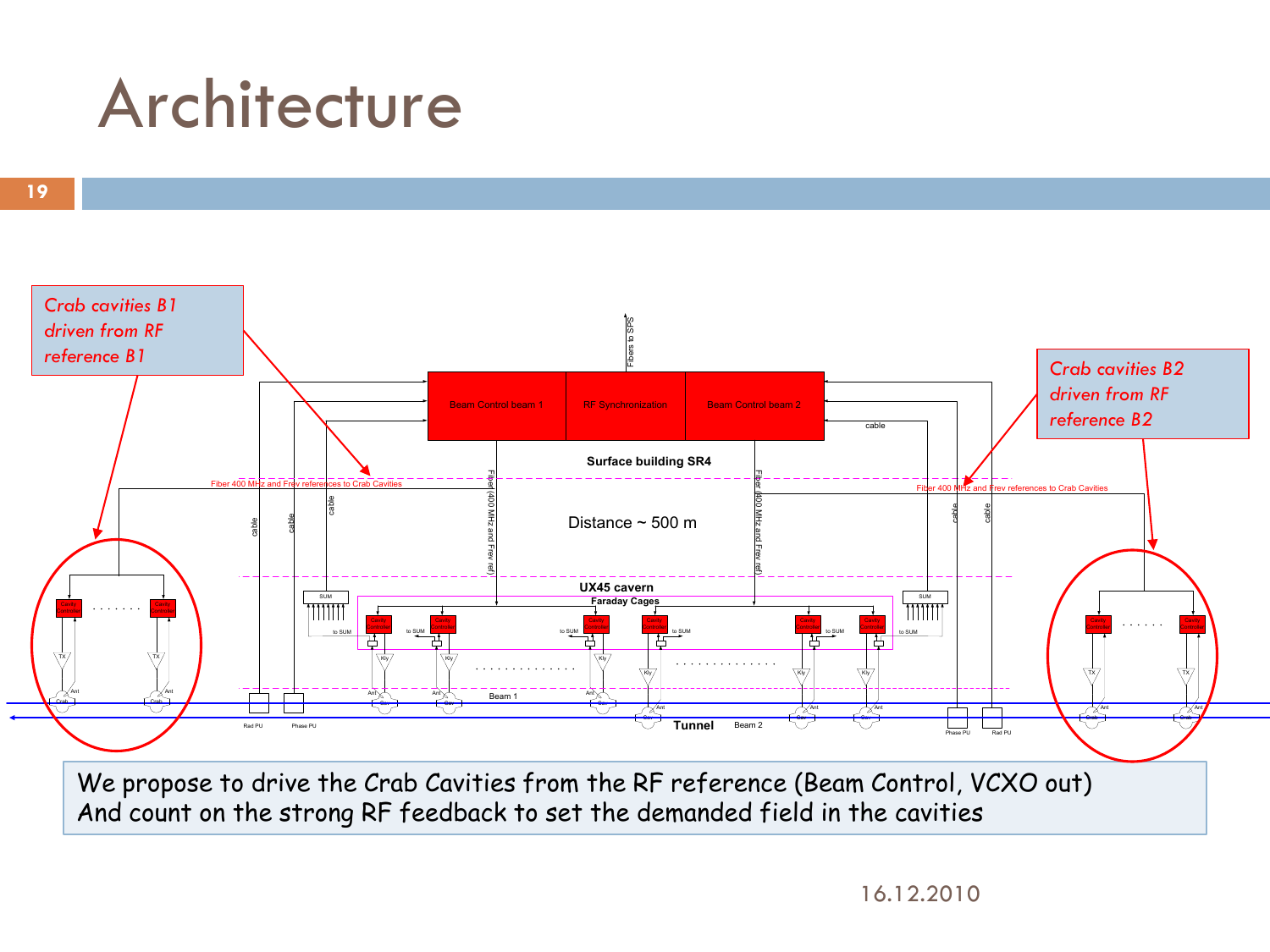

For each Crab Cavity we would have a Cavity Controller similar to the one used on the ACS including: An RF Feedback Loop for noise and beam loading control

A Tuner Loop to shift the cavity to a detuned position during filling and ramping. Then smoothly bring the cavity on-tune with beam for physics

A field Set Point for precise control of the cavity field. We propose to use standard LHC functions to drive the cavity  $\qquad$ voltage with the classic LHC Controls tools (FGCs developed for the LHC Power Converters and used by the LHC RF).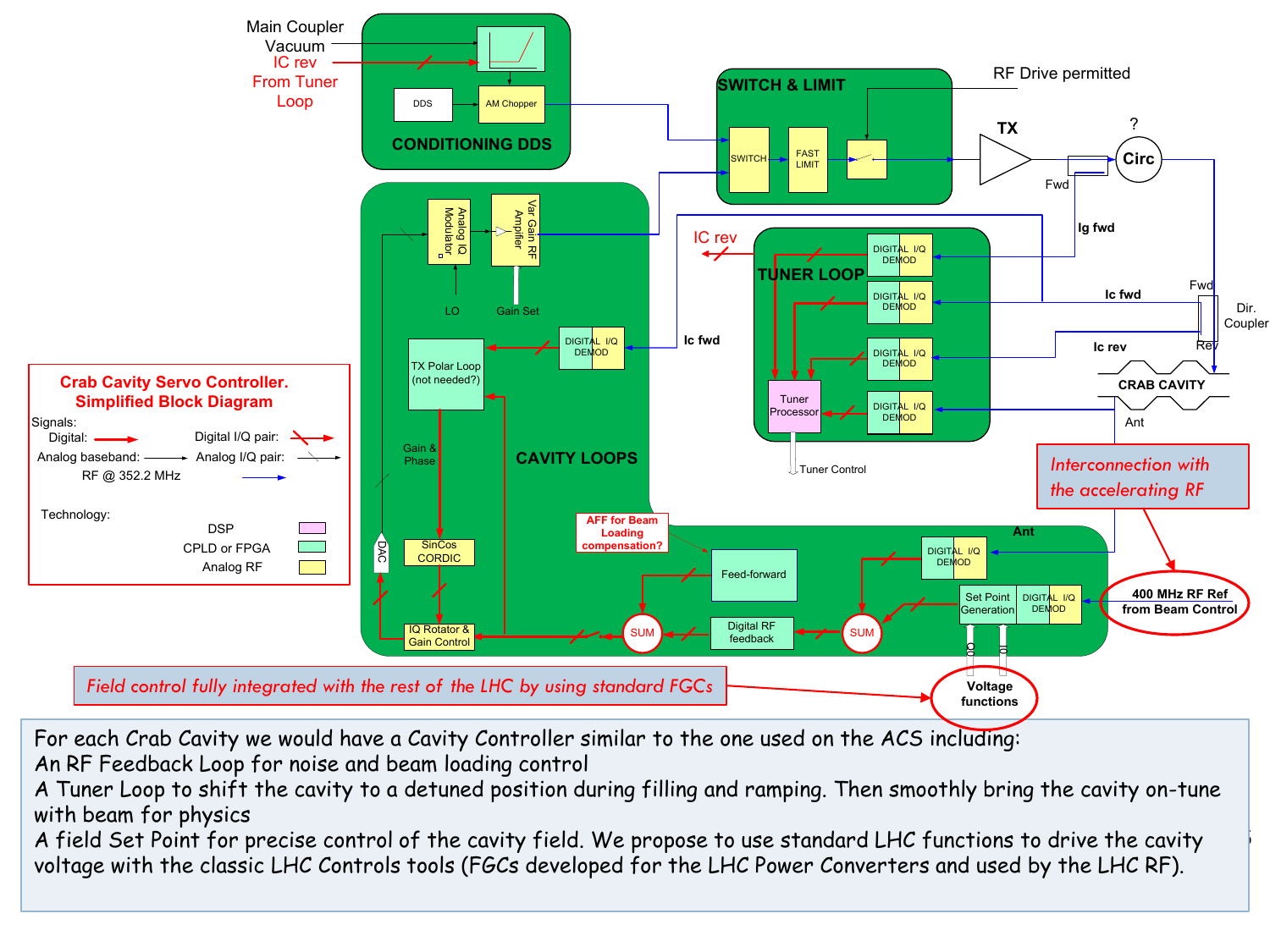### Operational scenario **21**

*a very first look …*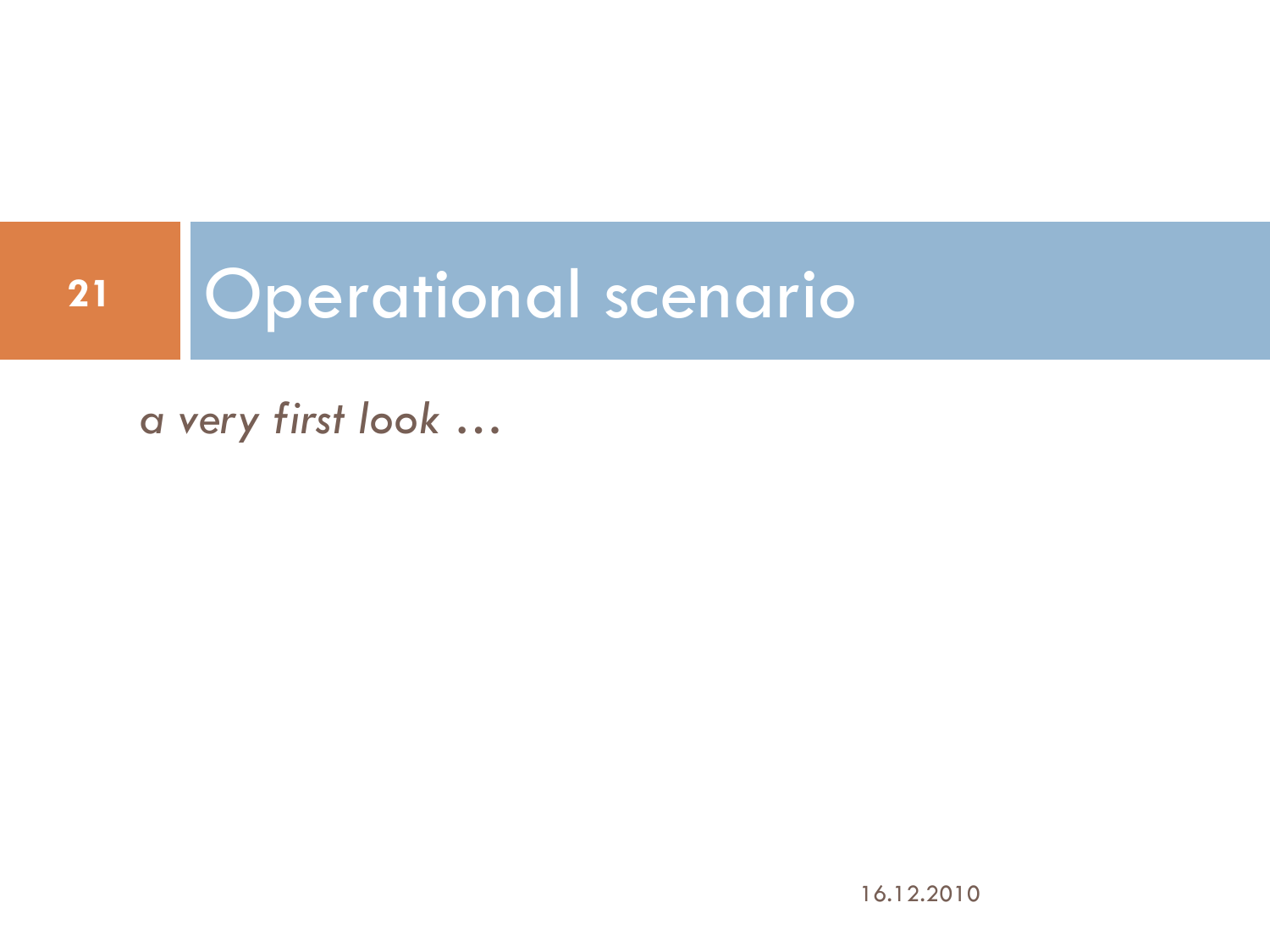### **Operational** scenario 1/2

*This slide has been modified, after the presentation, following very relevant input received during the discussion. Thanks a lot!*

#### **22**

#### Boundary conditions:

- During filling, ramping and for physics with crab cavities off, the cavities must be detuned by  $\frac{1}{2}$  f<sub>rev</sub> to keep the beam stable (issue of Transverse Impedance budget)
- Bringing the cavities from detuned to on-tune can only be done with active RF feedback ON. Else, the beam will be unstable (again…Transverse Impedance)
- In varying conditions (change of cavity tune) and given the unavoidable fluctuations of key parameters (for example varying cavity tune caused by the fluctuations of the He pressure) the situation can only be controlled if some (hopefully very small !) field is present in the cavity to get on-line "measurements". If it is given measurements, LLRF can do wonder…If the crab kick is provided by a pair of cavities we could use counter-phasing to make the small cavity field invisible to the beam
- $\Box$  Now comes the proposed scenario:
	- During filling, ramping or operation with transparent crab cavities, we detune the cavity by  $\frac{1}{2}$  f<sub>rev</sub> with a small field. Amplitude/phase can be optimized among the cavities of same Beam/IP to minimize effects. The tuning system is ON. The RF feedback is used with the cavity detuned to keep the Beam Induced Voltage zero if the beam is off-centered. This calls for a study: Needed TX power? Higher Q<sub>1</sub> not favorable anymore. We can use the demanded TX power as a measurement of beam loading to guide the beam centering
	- ON flat top
		- Reduce the detuning while keeping the voltage set point very small but sufficient to get tune and Closed Loop response measurements. The RF feedback gain/phase must be continuously adjusted as the cavity moves towards tune (easy). The RF feedback keeps the cavity impedance small (beam stability) as the cavity moves to resonance
		- 16.12.2010 **Drace the cavity detuning has been reduced to zero, use the functions to synchronously change the voltage in all crab** cavities… at will… Any luminosity leveling scheme that ABP can think of…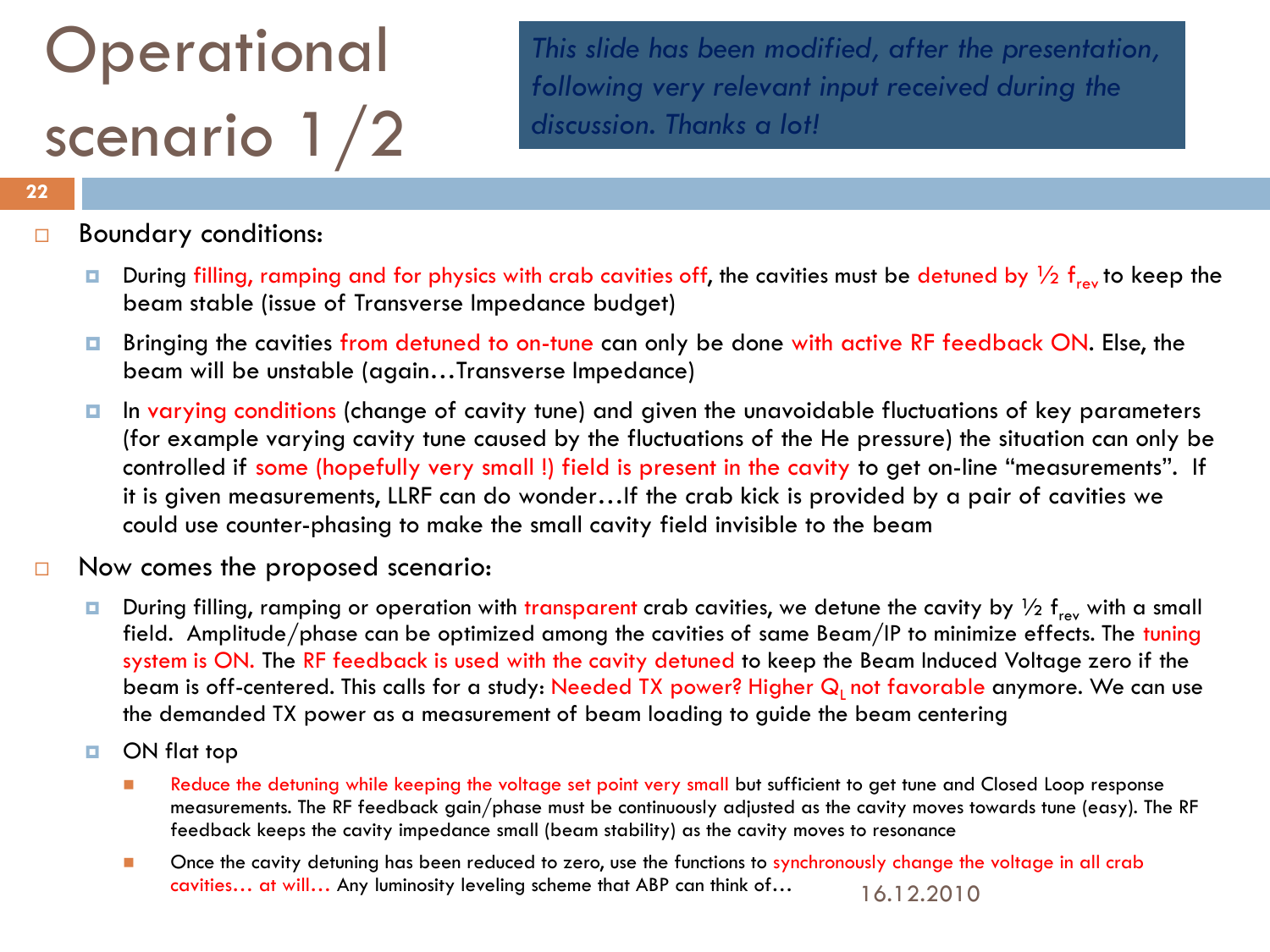## Operational scenario 2/2

#### $\Box$  If a TX or Cavity trips

- We can trigger the Beam Dump...easy...
- $\Box$  Or we can think of something more clever. It is not obvious to propagate emergency voltage trims to the other cavities. In the proposed hierarchy these trims can come though the Real-Time channel of the FGCs. This method is very successfully used for orbit and tune feedback in the LHC, with 100 ms update rate. But the response time required here is at least three orders of magnitude faster. An ad-hoc implementation is probably required. To be studied…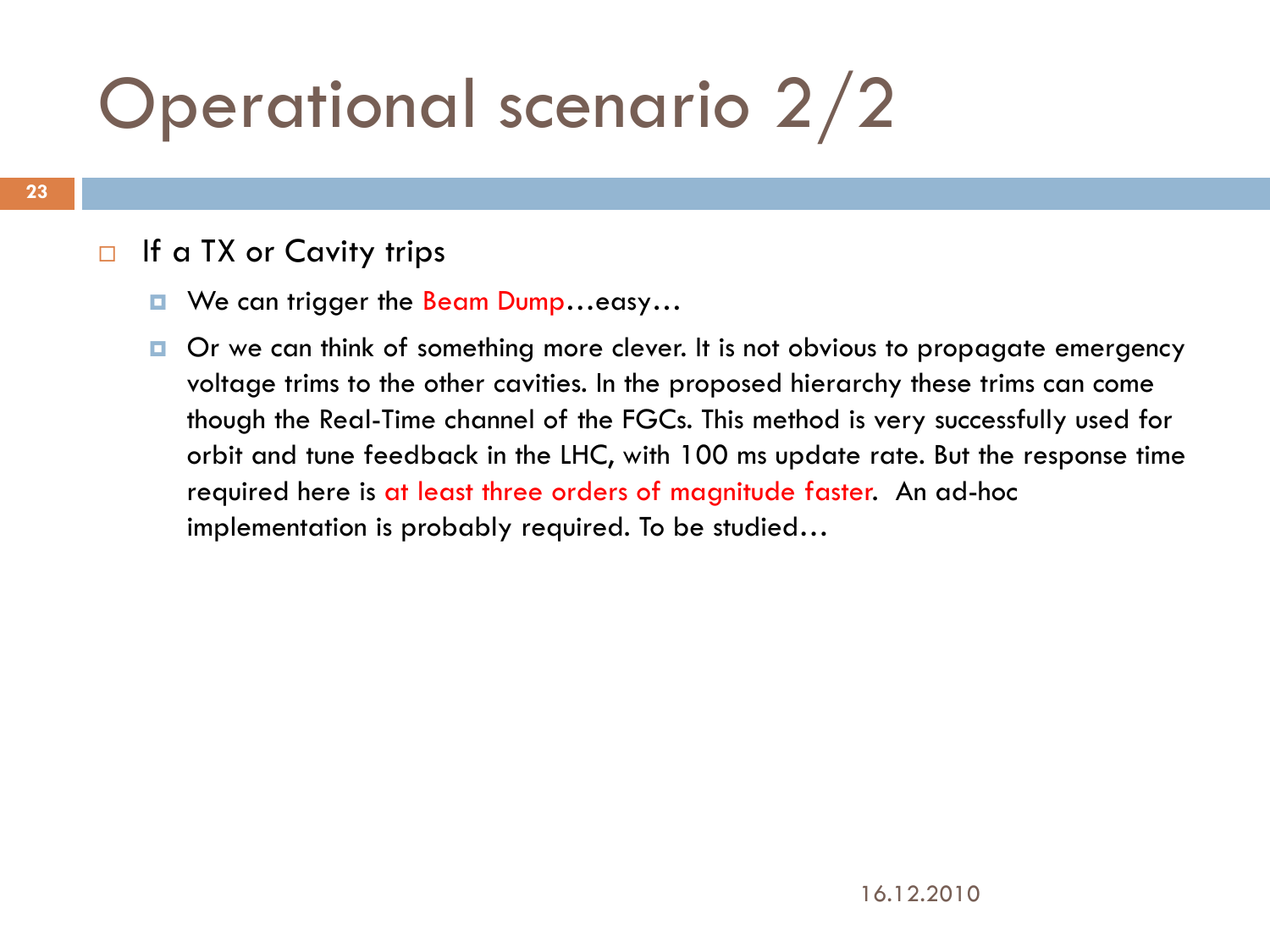### Some conclusions… **24**

*very tentative…*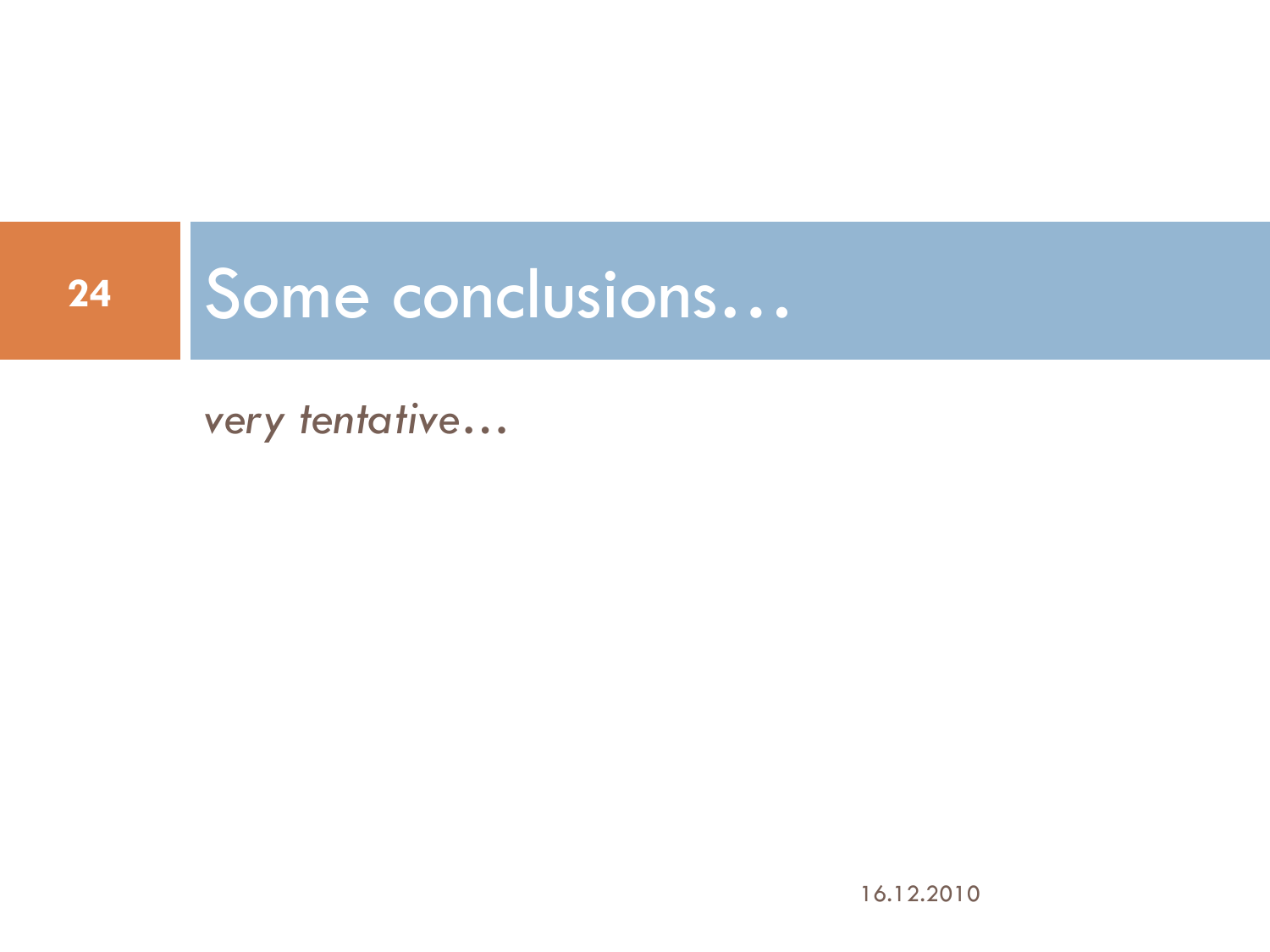### Some conclusions

- **25**
- $\Box$  Compared to the ACS achievements, the RF phase noise budget appears manageable but we must count on a strong RF feedback and that calls for a small loop delay. Layout must be studied: TX and LLRF crate close to the cavities (ex-Lep klystron galleries? SPS test bench?). More detailed studies can be done after selection of TX technology and cavity  $Q_1$
- The integration of the Crab Cavity with the ACS system and with the LHC High-Level Controls appears easy: We propose to use the 400 MHz RF reference from the Beam Control, for the Crab Cavities. The voltage is controlled via the FGCs that would generate voltage set-points used by the RF feedbacks. The proposal to use RF feedback on detuned cavity during filling/ramping must be studied. It may orient the design towards lower  $Q_1$